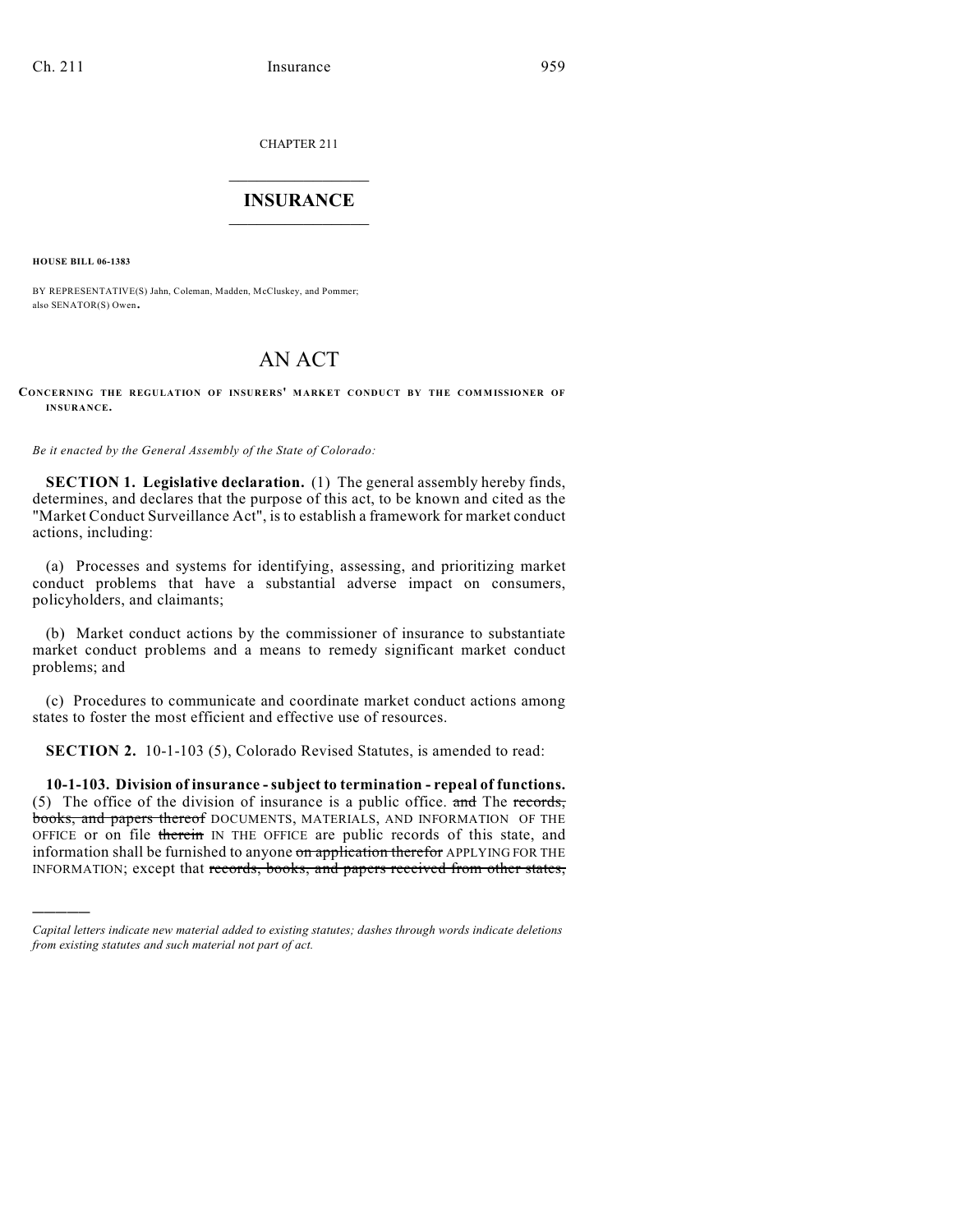either directly or through DOCUMENTS, MATERIALS, AND INFORMATION PROVIDED BY THE REGULATORY OFFICIALS OF ANY STATE, FEDERAL AGENCY, OR FOREIGN COUNTRY AND BY the national association of insurance commissioners shall be given confidential treatment if such records, books, and papers DOCUMENTS, MATERIALS, AND INFORMATION are treated as confidential in such other states STATE OR FOREIGN COUNTRY OR BY SUCH OTHER FEDERAL AGENCY OR THE NATIONAL ASSOCIATION OF INSURANCE COMMISSIONERS. Notwithstanding any provision of this subsection (5) to the contrary, the commissioner or the commissioner's designee may share otherwise confidential records, books, and papers DOCUMENTS, MATERIALS, AND INFORMATION with REGULATORY OFFICIALS OF ANY STATE, FEDERAL AGENCY, OR FOREIGN COUNTRY AND WITH the national association of insurance commissioners or with the insurance department of another state if said THE association or THE REGULATORY OFFICIAL OF THE other state, FEDERAL AGENCY, OR FOREIGN COUNTRY agrees AND HAS THE LEGAL AUTHORITY to maintain the same level of confidentiality as applies to such records, books, and papers THE DOCUMENTS, MATERIALS, AND INFORMATION under Colorado law.

**SECTION 3.** 10-1-202 (7), Colorado Revised Statutes, is amended, and the said 10-1-202 is further amended BY THE ADDITION OF THE FOLLOWING NEW SUBSECTIONS, to read:

**10-1-202. Definitions.** As used in this part 2, unless the context otherwise requires:

(1.5) "COMPLAINT" MEANS A WRITTEN OR DOCUMENTED ORAL COMMUNICATION PRIMARILY EXPRESSING A GRIEVANCE OR AN EXPRESSION OF DISSATISFACTION.

(1.7) "DESK EXAMINATION" MEANS AN EXAMINATION THAT IS CONDUCTED BY AN EXAMINER AT A LOCATION OTHER THAN THE INSURER'S PREMISES. A DESK EXAMINATION IS USUALLY PERFORMED IN THE OFFICES OF THE DIVISION WITH THE INSURER PROVIDING REQUESTED DOCUMENTS BY HARD COPY, MICROFICHE, DISCS, OR OTHER ELECTRONIC MEDIA FOR REVIEW.

(7) "Person" means any individual, aggregation of individuals, trust, association, partnership, or corporation, or any agent or affiliate thereof. "MARKET ANALYSIS" MEANS A PROCESS WHEREBY MARKET CONDUCT SURVEILLANCE PERSONNEL COLLECT AND ANALYZE INFORMATION FROM FILED SCHEDULES, SURVEYS, REQUIRED REPORTS, AND OTHER SOURCES IN ORDER TO DEVELOP A BASELINE UNDERSTANDING OF THE MARKETPLACE AND TO IDENTIFY PATTERNS OR PRACTICES OF INSURERS THAT DEVIATE SIGNIFICANTLY FROM THE NORM OR THAT MAY POSE RISK TO THE INSURANCE CONSUMER.

(8) "MARKET CONDUCT ACTION" MEANS ANY OF THE FULL RANGE OF ACTIVITIES THAT THE COMMISSIONER MAY INITIATE TO ASSESS AND ADDRESS THE MARKET PRACTICES OF INSURERS LICENSED TO CONDUCT BUSINESS IN THIS STATE, FROM MARKET ANALYSIS TO TARGETED, ON-SITE EXAMINATIONS. THE COMMISSIONER'S ACTIVITIES TO RESOLVE AN INDIVIDUAL CONSUMER COMPLAINT OR OTHER REPORT OF A SPECIFIC INSTANCE OF MISCONDUCT ARE NOT MARKET CONDUCT ACTIONS FOR THE PURPOSES OF THIS PART 2.

(9) "MARKET CONDUCT SURVEILLANCE PERSONNEL" MEANS THOSE INDIVIDUALS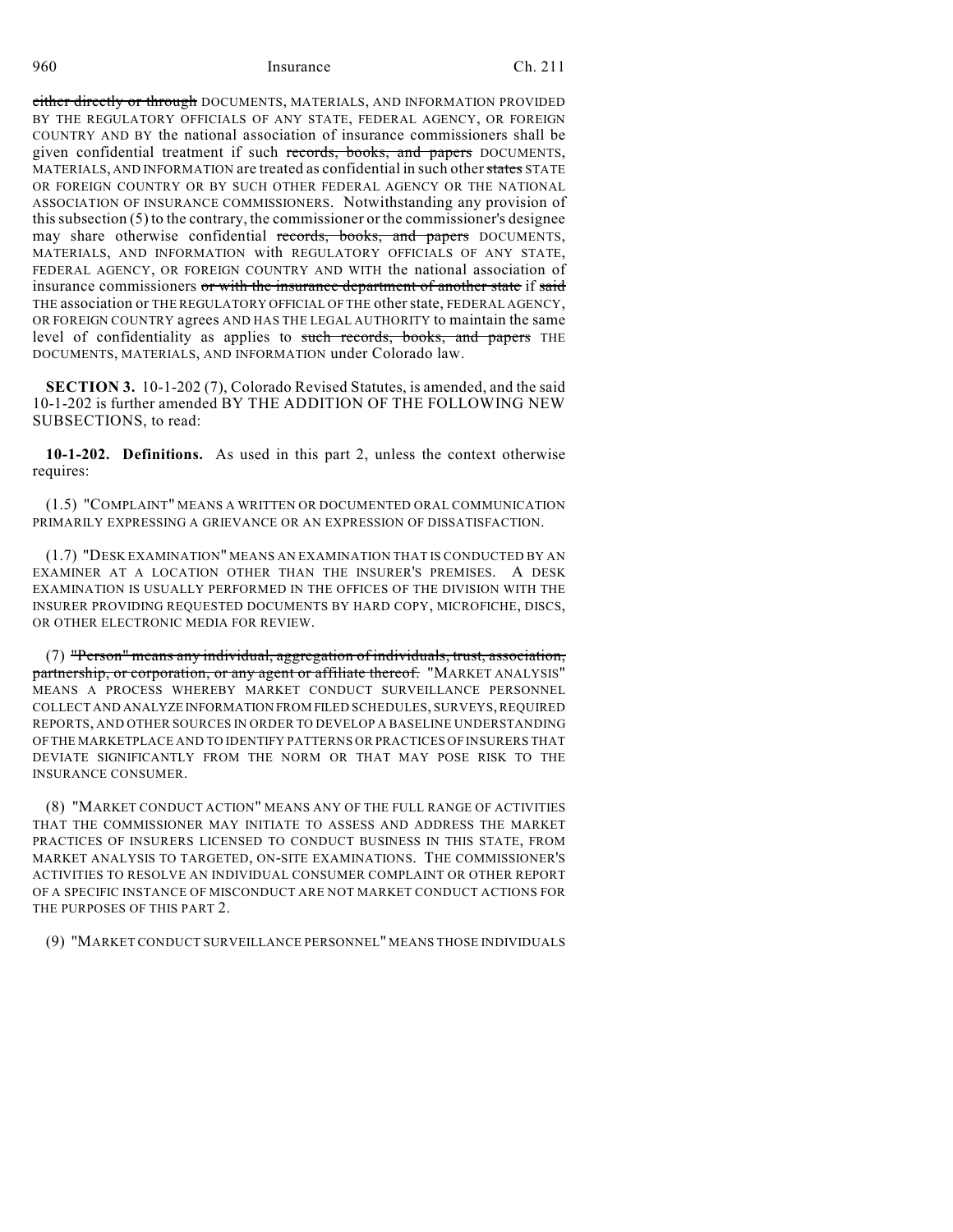EMPLOYED BY OR UNDER CONTRACT WITH THE COMMISSIONER TO COLLECT, ANALYZE, REVIEW, OR ACT ON INFORMATION ABOUT THE INSURANCE MARKETPLACE THAT IDENTIFIES PATTERNS OR PRACTICES OF INSURERS.

(10) "NAIC" OR "NATIONAL ASSOCIATION OF INSURANCE COMMISSIONERS" MEANS THE ORGANIZATION OF INSURANCE REGULATORS FROM THE FIFTY STATES, THE DISTRICT OF COLUMBIA, AND THE FOUR UNITED STATES TERRITORIES.

(11) "NAIC MARKET ANALYSIS HANDBOOK" MEANS THE OUTLINE OF THE ELEMENTS AND OBJECTIVES OF MARKET ANALYSIS DEVELOPED AND ADOPTED BY THE NAIC AND THE PROCESS BY WHICH STATES CAN ESTABLISH AND IMPLEMENT MARKET ANALYSIS PROGRAMS, OR ITS SUCCESSOR DOCUMENT.

(12) "NAIC MARKET CONDUCT EXAMINER'S HANDBOOK" MEANS THE SET OF GUIDELINES DEVELOPED AND ADOPTED BY THE NAIC THAT DOCUMENTS ESTABLISHED PRACTICES TO BE USED BY MARKET CONDUCT SURVEILLANCE PERSONNEL IN DEVELOPING AND EXECUTING AN EXAMINATION, OR ITS SUCCESSOR DOCUMENT.

(13) "NAIC MARKET CONDUCT UNIFORM EXAMINATION PROCEDURES" MEANS THE SET OF GUIDELINES DEVELOPED AND ADOPTED BY THE NAIC DESIGNED TO BE USED BY MARKET CONDUCT SURVEILLANCE PERSONNEL IN CONDUCTING AN EXAMINATION, OR ITS SUCCESSOR DOCUMENT.

(14) "ON-SITE EXAMINATION" MEANS AN EXAMINATION CONDUCTED AT THE INSURER'S HOME, THE INSURER'S OFFICE, OR THE LOCATION WHERE THE RECORDS UNDER REVIEW ARE STORED.

(15) "PERSON" MEANS ANY INDIVIDUAL, AGGREGATION OF INDIVIDUALS, TRUST, ASSOCIATION, PARTNERSHIP, OR CORPORATION, OR ANY AGENT OR AFFILIATE THEREOF.

(16) "QUALIFIED CONTRACT EXAMINER" MEANS A PERSON WHO IS UNDER CONTRACT WITH THE COMMISSIONER AND WHO IS QUALIFIED BY EDUCATION, EXPERIENCE, AND, WHERE APPLICABLE, PROFESSIONAL DESIGNATIONS, TO PERFORM MARKET CONDUCT ACTIONS.

(17) "STANDARD DATA REQUEST" MEANS THE SET OF FIELD NAMES AND DESCRIPTIONS DEVELOPED AND ADOPTED BY THE NAIC FOR USE BY MARKET CONDUCT SURVEILLANCE PERSONNEL IN AN EXAMINATION.

(18) "TARGETED EXAMINATION" MEANS AN EXAMINATION, INCLUDING, BUT NOT LIMITED TO, LIMITED REVIEW AND ANALYSIS CONDUCTED THROUGH A DESK EXAMINATION OR ON-SITE EXAMINATION AND IN ACCORDANCE WITH MARKET CONDUCT UNIFORM EXAMINATION PROCEDURES. THE TARGETED EXAMINATION SHALL BE OF A SPECIFIC INSURER'S CONDUCT, PRACTICES, OR RISKS IDENTIFIED THROUGH MARKET ANALYSIS THAT HAVE NOT BEEN REMEDIED BY THE INSURER, INCLUDING, BUT NOT LIMITED TO, UNDERWRITING AND RATING, MARKETING AND SALES, COMPLAINT-HANDLING, OPERATIONS AND MANAGEMENT, ADVERTISING MATERIALS, LICENSING, POLICYHOLDER SERVICES, NONFORFEITURES, CLAIMS HANDLING, OR POLICY FORMS AND FILINGS. A TARGETED EXAMINATION MAY BE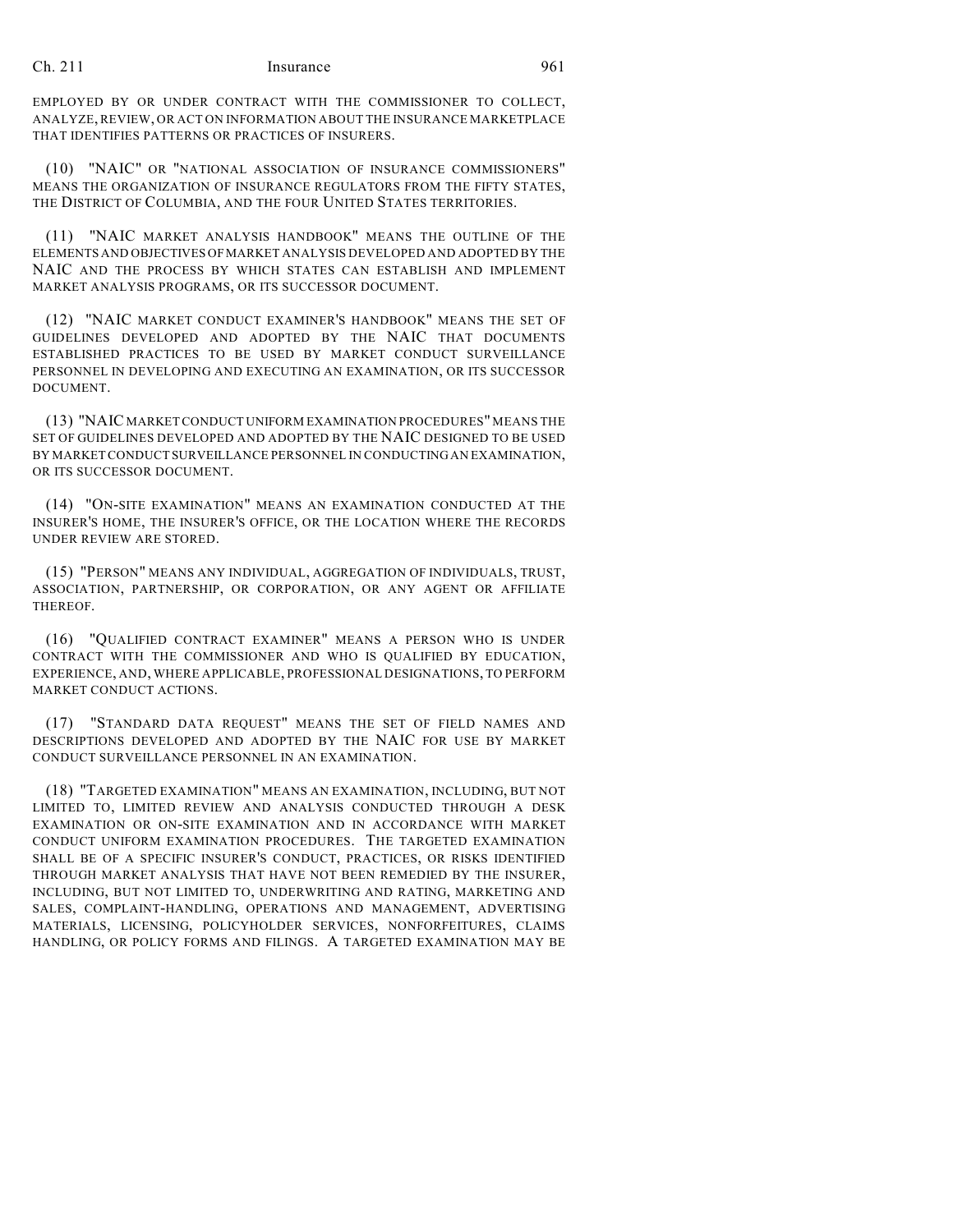CONDUCTED AS A DESK EXAMINATION OR AS AN ON-SITE EXAMINATION.

(19) "THIRD-PARTY MODEL OR PRODUCT" MEANS A MODEL OR PRODUCT PROVIDED BY AN ENTITY SEPARATE FROM AND NOT UNDER DIRECT OR INDIRECT CORPORATE CONTROL OF THE INSURER USING THE MODEL OR PRODUCT.

**SECTION 4.** Part 2 of article 1 of title 10, Colorado Revised Statutes, is amended BY THE ADDITION OF THE FOLLOWING NEW SECTIONS to read:

**10-1-209. Short title.** SECTIONS 10-1-209 TO 10-1-218 SHALL BE KNOWN AND MAY BE CITED AS THE "MARKET CONDUCT SURVEILLANCE ACT".

**10-1-210. Market analysis procedures.** (1) (a) THE COMMISSIONER IS RESPONSIBLE FOR CONDUCTING MARKET CONDUCT EXAMINATIONS FOR COLORADO POLICYHOLDER PROTECTION, WHICH SHALL BE ACCOMPLISHED BY EXAMINATIONS OF DOMESTIC INSURERS AND FOREIGN INSURERS AS DEEMED NECESSARY BY THE COMMISSIONER. IF THE INSURER TO BE EXAMINED IS PART OF AN INSURANCE HOLDING COMPANY SYSTEM, THE COMMISSIONER MAY ALSO SIMULTANEOUSLY EXAMINE ANY AFFILIATE OF THE INSURER THAT IS AUTHORIZED TO WRITE INSURANCE IN THIS STATE IF THE AFFILIATED INSURER WRITES BUSINESS FOR COLORADO POLICYHOLDERS.

(b) THE COMMISSIONER MAY DELEGATE RESPONSIBILITY FOR CONDUCTING AN EXAMINATION OF A DOMESTIC INSURER, FOREIGN INSURER, OR AN AFFILIATE OF AN INSURER, AS DESCRIBED IN PARAGRAPH (a) OF THIS SUBSECTION (1), TO THE INSURANCE COMMISSIONER OF ANOTHER STATE IF THAT INSURANCE COMMISSIONER AGREES TO ACCEPT THE DELEGATED RESPONSIBILITY FOR THE EXAMINATION. IF THE COMMISSIONER ELECTS TO DELEGATE RESPONSIBILITY FOR EXAMINING AN INSURER, THE COMMISSIONER SHALL ACCEPT A MARKET CONDUCT EXAMINATION REPORT PREPARED BY THE INSURANCE COMMISSIONER TO WHOM THE RESPONSIBILITY HAS BEEN DELEGATED IF THE COMMISSIONER DETERMINES THAT:

(I) THE LAWS OF THE EXAMINING STATE THAT ARE APPLICABLE TO THE SUBJECT OF THE EXAMINATION ARE SUBSTANTIALLY SIMILAR TO THOSE OF THIS STATE;

(II) THE EXAMINING STATE HAS A MARKET CONDUCT SURVEILLANCE SYSTEM THAT IS COMPARABLE TO THE MARKET CONDUCT SURVEILLANCE SYSTEM REQUIRED BY THIS PART 2 AT THE TIME THE COMMISSIONER IS EVALUATING WHETHER TO EXAMINE THE INSURER; AND

(III) THE EXAMINATION FROM THE OTHER STATE'S COMMISSIONER HAS BEEN CONDUCTED WITHIN THE PAST FIVE YEARS.

(c) IF THE INSURANCE COMMISSIONER TO WHOM THE EXAMINATION RESPONSIBILITY WAS DELEGATED PURSUANT TO PARAGRAPH (b) OF THIS SUBSECTION (1) DID NOT EVALUATE THE SPECIFIC AREA OR ISSUE OF CONCERN TO THE COMMISSIONER OR A SPECIFIC REQUIREMENT OF COLORADO LAW, THE COMMISSIONER MAY PURSUE A TARGETED EXAMINATION OR MARKET ANALYSIS OF THE UNEXAMINED AREA PURSUANT TO THIS PART 2.

(d) SUBJECT TO THE DETERMINATION UNDER PARAGRAPH (b) OF THIS SUBSECTION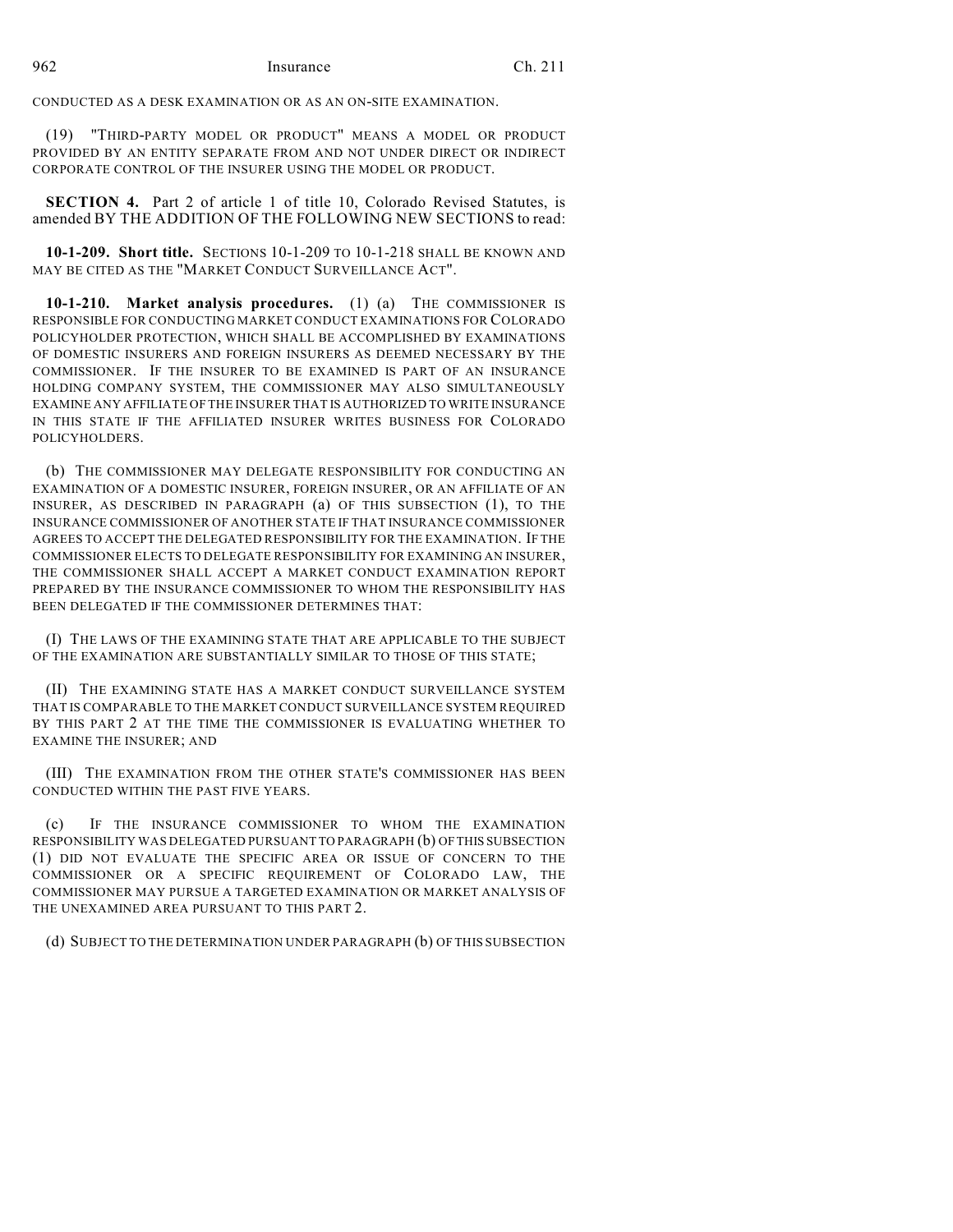(1) IF A MARKET CONDUCT EXAMINATION CONDUCTED BY ANOTHER STATE RESULTS IN A FINDING THAT AN INSURER SHOULD MODIFY A SPECIFIC PRACTICE OR PROCEDURE, THE COMMISSIONER SHALL ACCEPT APPROPRIATELY DETAILED DOCUMENTATION THAT THE INSURER HAS MADE A SIMILAR MODIFICATION IN THIS STATE IN LIEU OF INITIATING A MARKET CONDUCT ACTION OR EXAMINATION ON THE PRACTICE OR PROCEDURE. THE COMMISSIONER MAY REQUIRE OTHER OR ADDITIONAL PRACTICE OR PROCEDURE MODIFICATIONS.

(e) THE COMMISSIONER SHALL REVIEW HIS OR HER DELEGATIONS OF EXAMINATION RESPONSIBILITY MADE PURSUANT TO PARAGRAPH (b) OF THIS SUBSECTION (1) AT LEAST ANNUALLY.

(2) (a) THE COMMISSIONER SHALL GATHER INFORMATION FROM DATA CURRENTLY AVAILABLE TO THE DIVISION, REQUIRED REPORTING REQUIREMENTS, INFORMATION COLLECTED BY THE NAIC, AND INFORMATION FROM A VARIETY OF OTHER SOURCES IN BOTH THE PUBLIC AND PRIVATE SECTORS.

(b) THE COMMISSIONER SHALL ANALYZE THE INFORMATION COLLECTED PURSUANT TO PARAGRAPH (a) OF THIS SUBSECTION (2) IN ORDER TO DEVELOP A BASELINE UNDERSTANDING OF THE MARKETPLACE AND TO IDENTIFY FOR FURTHER REVIEW INSURERS OR PRACTICES THAT DEVIATE SIGNIFICANTLY FROM THE NORM OR THAT MAY POSE A POTENTIAL RISK TO THE INSURANCE CONSUMER. THE COMMISSIONER SHALL USE THE NAIC MARKET ANALYSIS HANDBOOK AS ONE RESOURCE IN PERFORMING THIS ANALYSIS.

(3) (a) IF THE COMMISSIONER DETERMINES, AS A RESULT OF MARKET ANALYSIS, THAT FURTHER INQUIRY INTO A PARTICULAR INSURER OR PRACTICE IS NEEDED, THE FOLLOWING CONTINUUM OF MARKET CONDUCT ACTIONS MAY BE CONSIDERED PRIOR TO CONDUCTING A TARGETED, ON-SITE MARKET CONDUCT EXAMINATION. THE MARKET CONDUCT ACTION SELECTED SHALL BE MADE KNOWN TO THE INSURER IN WRITING IF THE MARKET CONDUCT ACTION INVOLVES INSURER PARTICIPATION OR RESPONSE. THESE MARKET CONDUCT ACTIONS MAY INCLUDE, BUT ARE NOT LIMITED TO:

(I) DESK EXAMINATIONS;

(II) CORRESPONDENCE WITH THE INSURER;

- (III) INSURER INTERVIEWS;
- (IV) INFORMATION GATHERING;
- (V) POLICY AND PROCEDURE REVIEWS;
- (VI) INTERROGATORIES;

(VII) REVIEW OF INSURER SELF-EVALUATION, IF THE SELF-EVALUATION IS NOT SUBJECT TO A PRIVILEGE OF CONFIDENTIALITY; AND

(VIII) COMPLIANCE PROGRAMS, INCLUDING MEMBERSHIP IN A BEST-PRACTICE ORGANIZATION.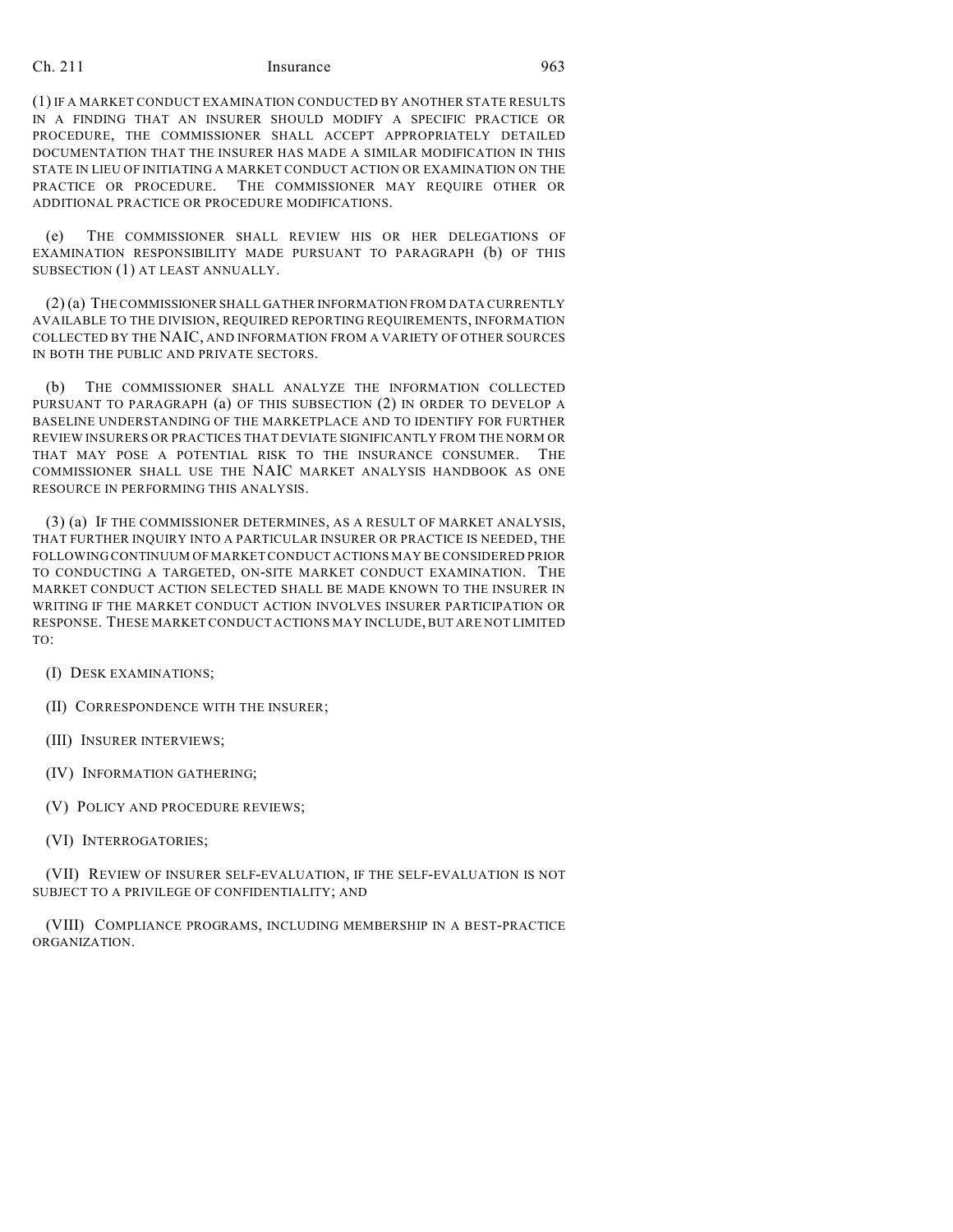(b) THE COMMISSIONER SHALL SELECT A MARKET CONDUCT ACTION THAT IS COST-EFFECTIVE FOR THE DIVISION AND THE INSURER WHILE STILL PROTECTING THE INSURANCE CONSUMER.

(c) (I) THE COMMISSIONER SHALL TAKE THOSE STEPS REASONABLY NECESSARY TO ELIMINATE REQUESTS FOR INFORMATION THAT DUPLICATE OR CONFLICT WITH INFORMATION PROVIDED AS PART OF AN INSURER'S FINANCIAL STATEMENT, THE ANNUAL MARKET CONDUCT STATEMENT OF THE NAIC, OR OTHER REQUIRED SCHEDULES, SURVEYS, OR REPORTS THAT ARE SUBMITTED REGULARLY TO THE COMMISSIONER OR WITH DATA REQUESTS MADE BY OTHER STATES IF THAT INFORMATION IS AVAILABLE TO THE COMMISSIONER, UNLESS THE INFORMATION IS STATE SPECIFIC.

(II) TO THE EXTENT PRACTICABLE, THE COMMISSIONER SHALL COORDINATE WITH MARKET CONDUCT ACTIONS AND FINDINGS OF THIS STATE AND THOSE OF OTHER STATES.

**10-1-211. Protocols for market conduct actions.** (1) EACH MARKET CONDUCT ACTION TAKEN AS A RESULT OF A MARKET ANALYSIS SHALL:

(a) FOCUS ON THE GENERAL BUSINESS PRACTICES AND COMPLIANCE ACTIVITIES OF INSURERS RATHER THAN INITIATING MARKET CONDUCT ACTIONS IN RESPONSE TO CLEARLY INFREQUENT OR UNINTENTIONAL RANDOM ERRORS THAT DO NOT CAUSE SIGNIFICANT CONSUMER HARM; AND

(b) NOT RESULT IN A MARKET CONDUCT EXAMINATION UNLESS IT IS DETERMINED THAT ANY EXAMINATION IS BEYOND THE SCOPE OF THE EXAMINATION CONDUCTED IN THE INSURER'S STATE OF DOMICILE ON THE SPECIFIC AREA OF CONCERN WITHIN THE PAST FIVE YEARS.

(2) (a) THE COMMISSIONER IS AUTHORIZED TO DETERMINE THE FREQUENCY AND TIMING OF MARKET CONDUCT ACTIONS TAKEN AS A RESULT OF A MARKET ANALYSIS. THE TIMING SHALL DEPEND UPON THE SPECIFIC MARKET CONDUCT ACTION TO BE INITIATED UNLESS EXTRAORDINARY CIRCUMSTANCES INDICATING A RISK TO CONSUMERS REQUIRE IMMEDIATE ACTION.

(b) IF THE COMMISSIONER HAS INFORMATION THAT MORE THAN ONE INSURER IS ENGAGED IN COMMON PRACTICES THAT MAY VIOLATE STATUTE OR RULE, THE COMMISSIONER MAY SCHEDULE AND COORDINATE SIMULTANEOUS EXAMINATIONS.

(3) THE COMMISSIONER SHALL PROVIDE THE INSURER THE OPPORTUNITY TO RESOLVE, TO THE SATISFACTION OF THE COMMISSIONER, ANY DISPUTE REGARDING ANY INSURER-SPECIFIC INFORMATION THAT IS USED OR RELIED UPON BY THE COMMISSIONER WHEN IDENTIFYING INSURER PRACTICES FOR FURTHER REVIEW BEFORE THE INITIATION OF OR CONCURRENTLY WITH A MARKET CONDUCT ACTION THAT REQUIRES THE INSURER TO PROVIDE ADDITIONAL INFORMATION. THE COMMISSIONER SHALL NOT REQUIRE AN INSURER TO PROVIDE ADDITIONAL INFORMATION TO MARKET CONDUCT SURVEILLANCE PERSONNEL IN A MANNER THAT IS INCONSISTENT WITH EXISTING LAW, THAT IS OUTSIDE THE ORDINARY COURSE OF BUSINESS, OR THAT CANNOT BE CREATED AT REASONABLE EXPENSE OR EFFORT.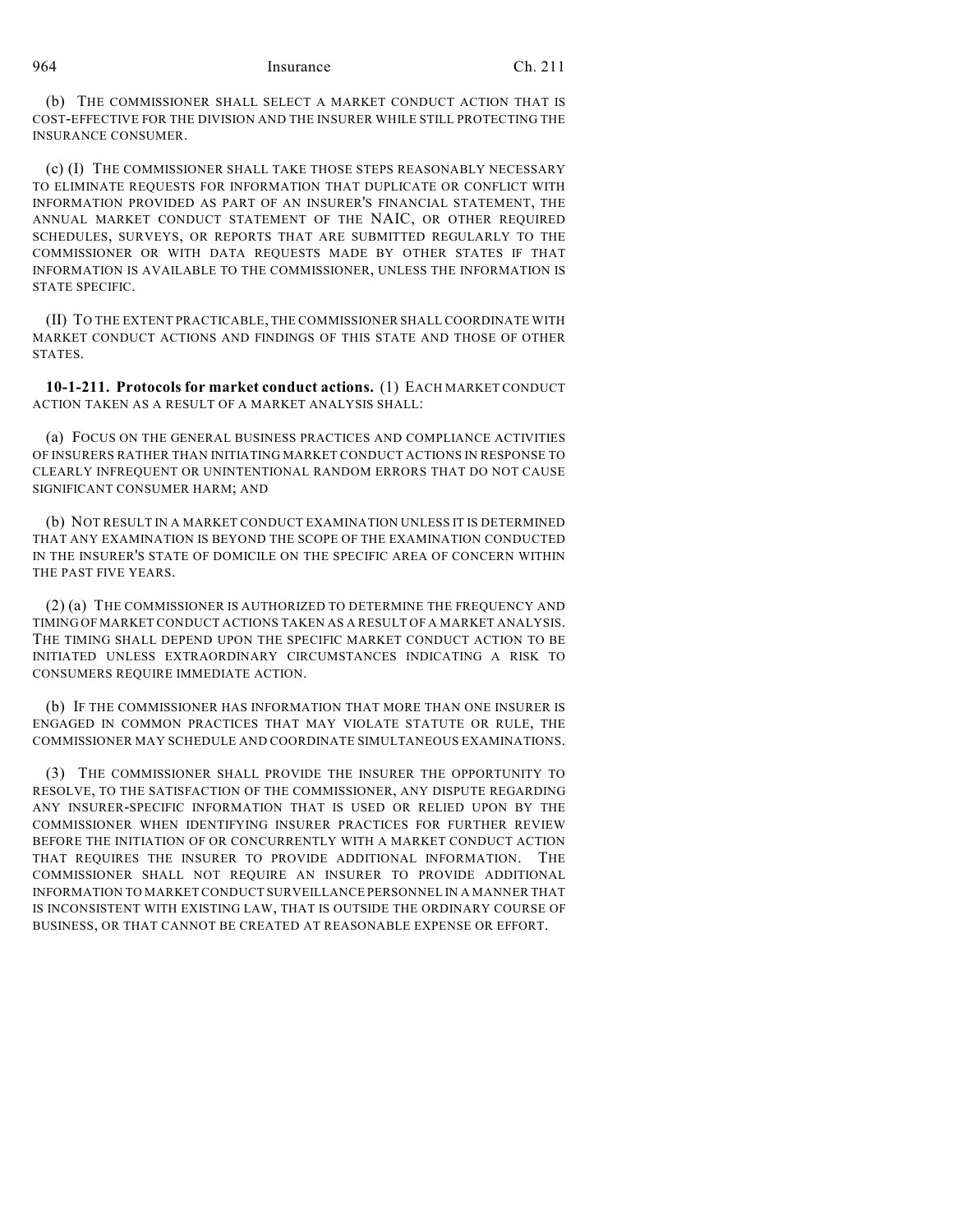(4) FOR ANY CHANGE MADE BY THE COMMISSIONER TO AN NAIC WORK PRODUCT REFERENCED IN THIS PART 2 THAT MATERIALLY CHANGES THE WAY IN WHICH MARKET CONDUCT ACTIONS ARE CONDUCTED, THE COMMISSIONER SHALL GIVE NOTICE AND PROVIDE PARTIES WITH AN OPPORTUNITY FOR A PUBLIC HEARING PURSUANT TO ARTICLE 4 OF TITLE 24, C.R.S. IF A HEARING IS NOT REQUESTED, THE COMMISSIONER SHALL USE THE CHANGES AS APPLIED TO THE VERSIONS OF THE WORK PRODUCT MOST RECENTLY DEVELOPED AND ADOPTED BY THE NAIC. FOR PURPOSES OF THIS SUBSECTION (4), A "MATERIAL CHANGE" IS A CHANGE THAT WOULD REQUIRE A CHANGE TO A STATUTE OR RULE.

(5) EXCEPT AS OTHERWISE PROVIDED BY LAW, EVERY INSURER OR PERSON FROM WHOM INFORMATION IS SOUGHT, AS WELL AS ITS OFFICERS, DIRECTORS, AND AGENTS, SHALL PROVIDE THE COMMISSIONER CONVENIENT AND FREE ACCESS TO ALL BOOKS, RECORDS, ACCOUNTS, PAPERS, DOCUMENTS, AND COMPUTER OR OTHER RECORDINGS, RELATING TO THE PROPERTY, ASSETS, BUSINESS, AND AFFAIRS OF THE INSURER DURING REGULAR BUSINESS HOURS. THE OFFICERS, DIRECTORS, EMPLOYEES, INSURANCE PRODUCERS, AND AGENTS OF THE INSURER OR PERSON SHALL FACILITATE MARKET CONDUCT ACTIONS AND AID IN MARKET CONDUCT ACTIONS TO THE EXTENT POSSIBLE.

**10-1-212. Targeted, on-site market conduct examinations - rules.** (1) WHEN THE COMMISSIONER DETERMINES THAT OTHER MARKET CONDUCT ACTIONS IDENTIFIED IN SECTION 10-1-210 (3) (a) ARE NOT APPROPRIATE, THE COMMISSIONER HAS THE DISCRETION TO CONDUCT TARGETED, ON-SITE MARKET CONDUCT EXAMINATIONS IN ACCORDANCE WITH THE NAIC MARKET CONDUCT UNIFORM EXAMINATION PROCEDURES AND THE NAIC MARKET CONDUCT EXAMINER'S HANDBOOK.

(2) FOR A FOREIGN INSURER AUTHORIZED UNDER THIS TITLE TO DO BUSINESS IN THIS STATE, THE COMMISSIONER SHALL COORDINATE AN EXAMINATION WITH THE INSURANCE COMMISSIONER OF THE INSURER'S STATE OF DOMICILE TO THE EXTENT PRACTICABLE.

(3) (a) PRIOR TO COMMENCEMENT OF A TARGETED, ON-SITE MARKET CONDUCT EXAMINATION, MARKET CONDUCT SURVEILLANCE PERSONNEL SHALL PREPARE A WORK PLAN CONSISTING OF THE FOLLOWING:

(I) THE NAME AND ADDRESS OF THE INSURER BEING EXAMINED;

(II) THE NAME AND CONTACT INFORMATION OF THE EXAMINER-IN-CHARGE;

(III) THE JUSTIFICATION FOR THE EXAMINATION;

(IV) THE SCOPE OF THE EXAMINATION;

(V) THE DATE THE EXAMINATION IS SCHEDULED TO BEGIN;

(VI) NOTICE OF ANY NONDIVISION PERSONNEL WHO WILL ASSIST IN THE EXAMINATION;

(VII) A TIME ESTIMATE FOR THE DURATION OF THE EXAMINATION;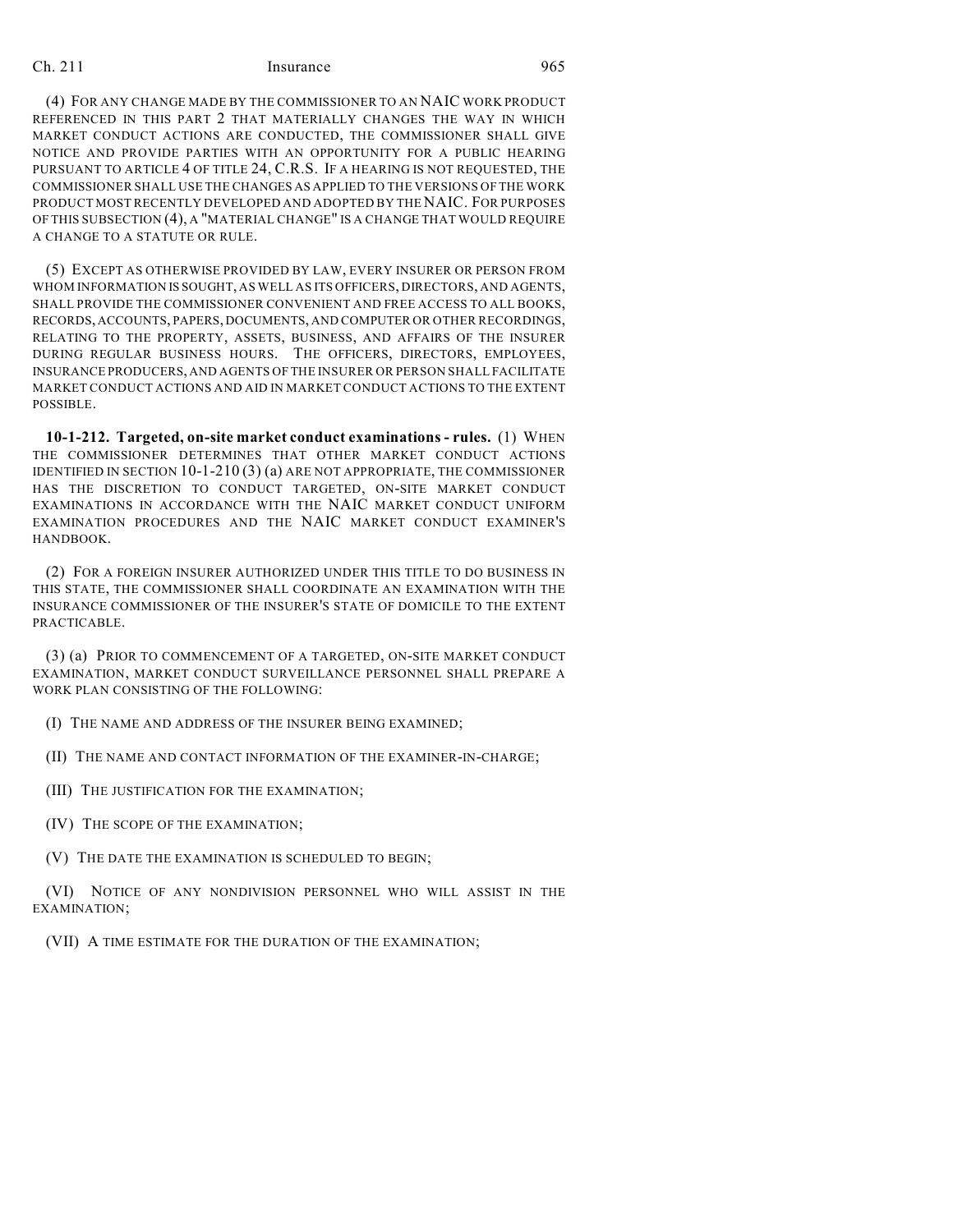(VIII) A BUDGET FOR THE EXAMINATION; AND

(IX) AN IDENTIFICATION OF FACTORS THAT WILL BE INCLUDED IN THE BILLING IF THE COST OF THE EXAMINATION IS BILLED TO THE INSURER.

(b) TO THE EXTENT FEASIBLE, MARKET CONDUCT EXAMINATIONS SHALL UTILIZE DESK EXAMINATIONS AND DATA REQUESTS PRIOR TO A TARGETED, ON-SITE MARKET CONDUCT EXAMINATION.

(c) THE DIVISION SHALL USE THE NAIC STANDARD DATA REQUEST OR A SUCCESSOR PRODUCT ADOPTED BY RULE PROMULGATED BY THE COMMISSIONER THAT IS SUBSTANTIALLY SIMILAR TO THE NAIC STANDARD DATA REQUEST.

(4) (a) THE COMMISSIONER SHALL SEND AN ANNOUNCEMENT OF THE TARGETED, ON-SITE MARKET CONDUCT EXAMINATION TO THE INSURER AND SIMULTANEOUSLY SHALL POST NOTICE THAT A MARKET CONDUCT EXAMINATION HAS BEEN SCHEDULED ON THE NAIC'S EXAMINATION TRACKING SYSTEM OR SUCCESSOR NAIC PRODUCT, AS DETERMINED BY THE COMMISSIONER, AS SOON AS POSSIBLE BUT NO LATER THAN SIXTY DAYS BEFORE THE ESTIMATED START OF THE ON-SITE EXAMINATION. THE TIME LIMITATION SPECIFIED IN THIS SUBSECTION (4) SHALL NOT APPLY WHERE THE EXAMINATION IS CONDUCTED IN RESPONSE TO EXTRAORDINARY CIRCUMSTANCES AS DESCRIBED IN SECTION 10-1-211 (2) (a). THE ANNOUNCEMENT SENT TO THE INSURER SHALL CONTAIN THE EXAMINATION WORK PLAN AND A REQUEST FOR THE INSURER TO NAME ITS EXAMINATION COORDINATOR.

(b) IF A TARGETED, ON-SITE MARKET CONDUCT EXAMINATION IS EXPANDED BEYOND THE REASONS PROVIDED TO THE INSURER IN THE NOTICE OF THE EXAMINATION REQUIRED PURSUANT TO THIS SUBSECTION (4):

(I) THE COMMISSIONER SHALL PROVIDE WRITTEN NOTICE TO THE INSURER EXPLAINING THE EXTENT OF AND REASONS FOR THE EXPANSION; AND

(II) THE MARKET CONDUCT SURVEILLANCE PERSONNEL SHALL PROVIDE A REVISED WORK PLAN TO THE INSURER AS SOON AS PRACTICABLE.

(5) EXCEPT AS PROVIDED IN SECTION 10-1-211 (2) (a), AT LEAST THIRTY DAYS PRIOR TO THE START OF THE TARGETED, ON-SITE MARKET CONDUCT EXAMINATION, THE COMMISSIONER SHALL OFFER TO CONDUCT A PRE-EXAMINATION CONFERENCE WITH THE INSURER'S EXAMINATION COORDINATOR AND KEY PERSONNEL TO CLARIFY EXPECTATIONS.

(6) PRIOR TO THE CONCLUSION OF A TARGETED, ON-SITE MARKET CONDUCT EXAMINATION, THE INDIVIDUAL AMONG THE MARKET CONDUCT SURVEILLANCE PERSONNEL WHO IS DESIGNATED AS THE EXAMINER-IN-CHARGE SHALL SCHEDULE AN EXIT CONFERENCE WITH THE INSURER.

(7) (a) THE COMMISSIONER SHALL ADHERE TO THE FOLLOWING TIME LINE, UNLESS A MUTUAL AGREEMENT IS REACHED WITH THE INSURER TO MODIFY THE TIME LINE:

(I) THE COMMISSIONER SHALL DELIVER THE DRAFT REPORT TO THE INSURER WITHIN SIXTY DAYS AFTER THE COMPLETION OF THE TARGETED, ON-SITE MARKET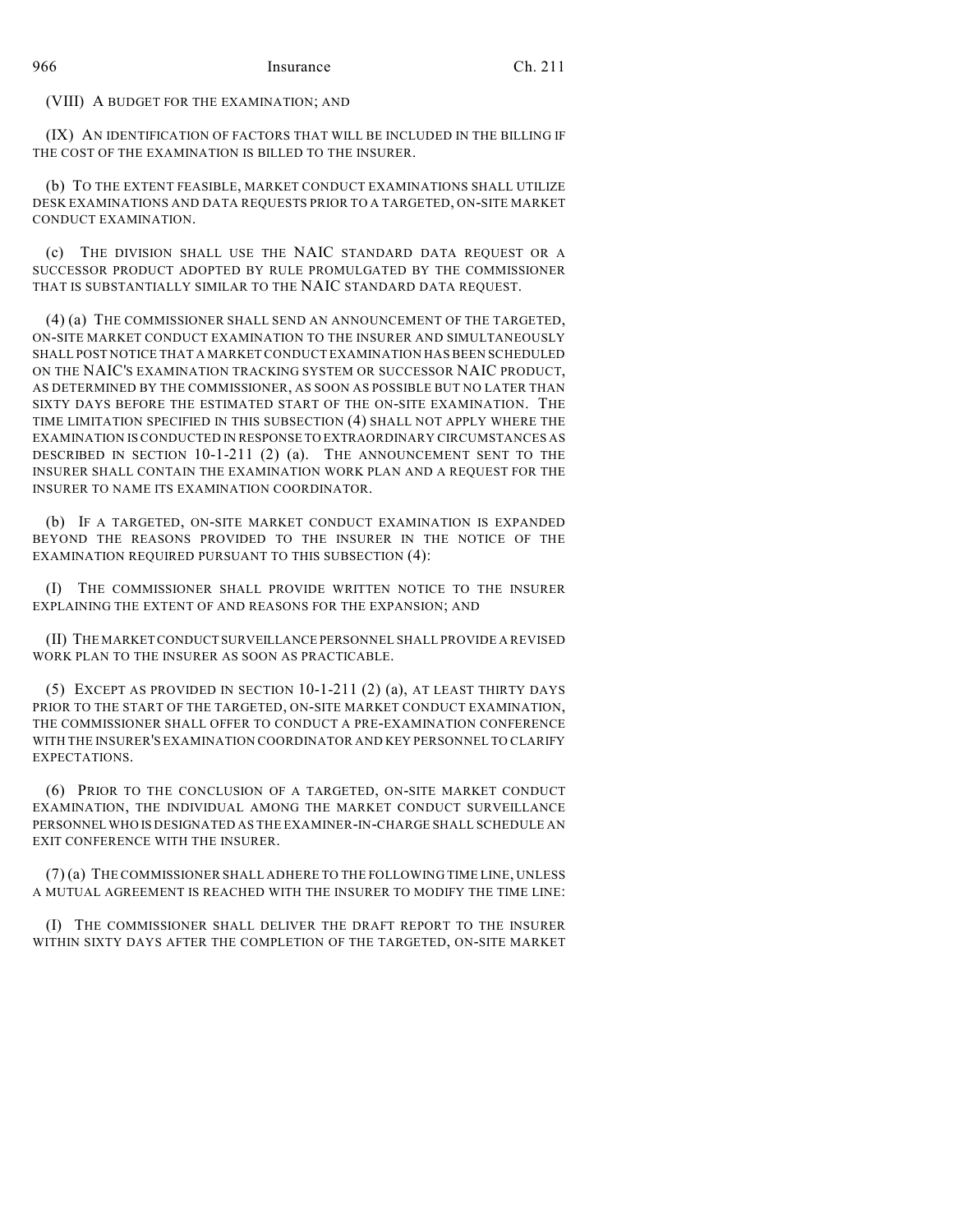CONDUCT EXAMINATION. COMPLETION OF THE EXAMINATION SHALL BE DEFINED AS THE DATE THE COMMISSIONER CONFIRMS IN WRITING THAT THE EXAMINATION IS COMPLETED.

(II) THE INSURER SHALL RESPOND WITH WRITTEN COMMENTS WITHIN THIRTY DAYS AFTER RECEIPT OF THE DRAFT REPORT.

(III) THE DIVISION SHALL MAKE A GOOD FAITH EFFORT TO RESOLVE ISSUES INFORMALLY AND PREPARE A FINAL REPORT WITHIN THIRTY DAYS AFTER RECEIPT OF THE INSURER'S WRITTEN COMMENTS UNLESS A MUTUAL AGREEMENT IS REACHED TO EXTEND THE DEADLINE. THE COMMISSIONER MAY MAKE CORRECTIONS AND OTHER CHANGES, AS APPROPRIATE.

(IV) WITHIN THIRTY DAYS AFTER RECEIPT OF THE FINAL REPORT, THE INSURER SHALL ACCEPT THE FINDINGS OF THE FINAL REPORT OR REQUEST A HEARING. IF AGREED TO BY THE COMMISSIONER AND THE INSURER, THE INSURER SHALL BE ALLOWED AN ADDITIONAL THIRTY DAYS TO RESPOND TO THE FINAL REPORT. A HEARING REQUEST SHALL BE MADE IN WRITING AND SHALL FOLLOW THE REQUIREMENTS OF ARTICLE 4 OF TITLE 24, C.R.S.

(b) THE COMMISSIONER SHALL MAKE THE INSURER'S RESPONSE TO AN EXAMINATION AVAILABLE UPON REQUEST. THE INSURER IS NOT OBLIGATED TO SUBMIT A RESPONSE. INDIVIDUALS INVOLVED IN THE TARGETED, ON-SITE MARKET CONDUCT EXAMINATION SHALL NOT BE NAMED IN EITHER THE REPORT OR THE RESPONSE EXCEPT TO ACKNOWLEDGE THEIR INVOLVEMENT.

(8) (a) EXCEPT AS PROVIDED FOR IN PARAGRAPH (b) OF THIS SUBSECTION (8), UPON ADOPTION OF THE FINAL REPORT PURSUANT TO SUBSECTION (7) OF THIS SECTION, THE COMMISSIONER SHALL CONTINUE TO HOLD THE CONTENT OF THE REPORT AS PRIVATE AND CONFIDENTIAL FOR A PERIOD OF THIRTY DAYS. AFTER THE THIRTY-DAY PERIOD EXPIRES, THE COMMISSIONER SHALL OPEN THE REPORT FOR PUBLIC INSPECTION IF NO COURT OF COMPETENT JURISDICTION HAS STAYED ITS PUBLICATION.

(b) NOTHING CONTAINED IN THIS PART 2 SHALL PREVENT OR BE CONSTRUED TO PREVENT THE COMMISSIONER FROM DISCLOSING THE CONTENT OF AN EXAMINATION REPORT, PRELIMINARY EXAMINATION REPORT, OR RESULTS, OR ANY MATTER RELATING TO A REPORT OR RESULTS, TO THE DIVISION OR TO THE INSURANCE DIVISION OF ANY OTHER STATE OR AGENCY OR OFFICE OF THE FEDERAL GOVERNMENT AT ANY TIME IF THE DIVISION, AGENCY, OR OFFICE RECEIVING THE REPORT OR RELATED MATTERS AGREES AND HAS THE LEGAL AUTHORITY TO HOLD IT CONFIDENTIAL IN A MANNER CONSISTENT WITH THIS PART 2.

(9) (a) WHERE THE REASONABLE AND NECESSARY COST OF A MARKET CONDUCT EXAMINATION IS TO BE ASSESSED BY FEE AGAINST THE INSURER UNDER EXAMINATION, THE FEE SHALL BE CONSISTENT WITH THE NAIC MARKET CONDUCT EXAMINER'S HANDBOOK. THE FEE SHALL BE ITEMIZED AND SHALL INCLUDE RECEIPTS FOR ALL APPLICABLE EXPENSES, AND BILLS SHALL BE PROVIDED TO THE INSURER ON AT LEAST A MONTHLY BASIS FOR REVIEW PRIOR TO SUBMISSION FOR PAYMENT. PAYMENT OF FEES SHALL BE MADE AT LEAST MONTHLY.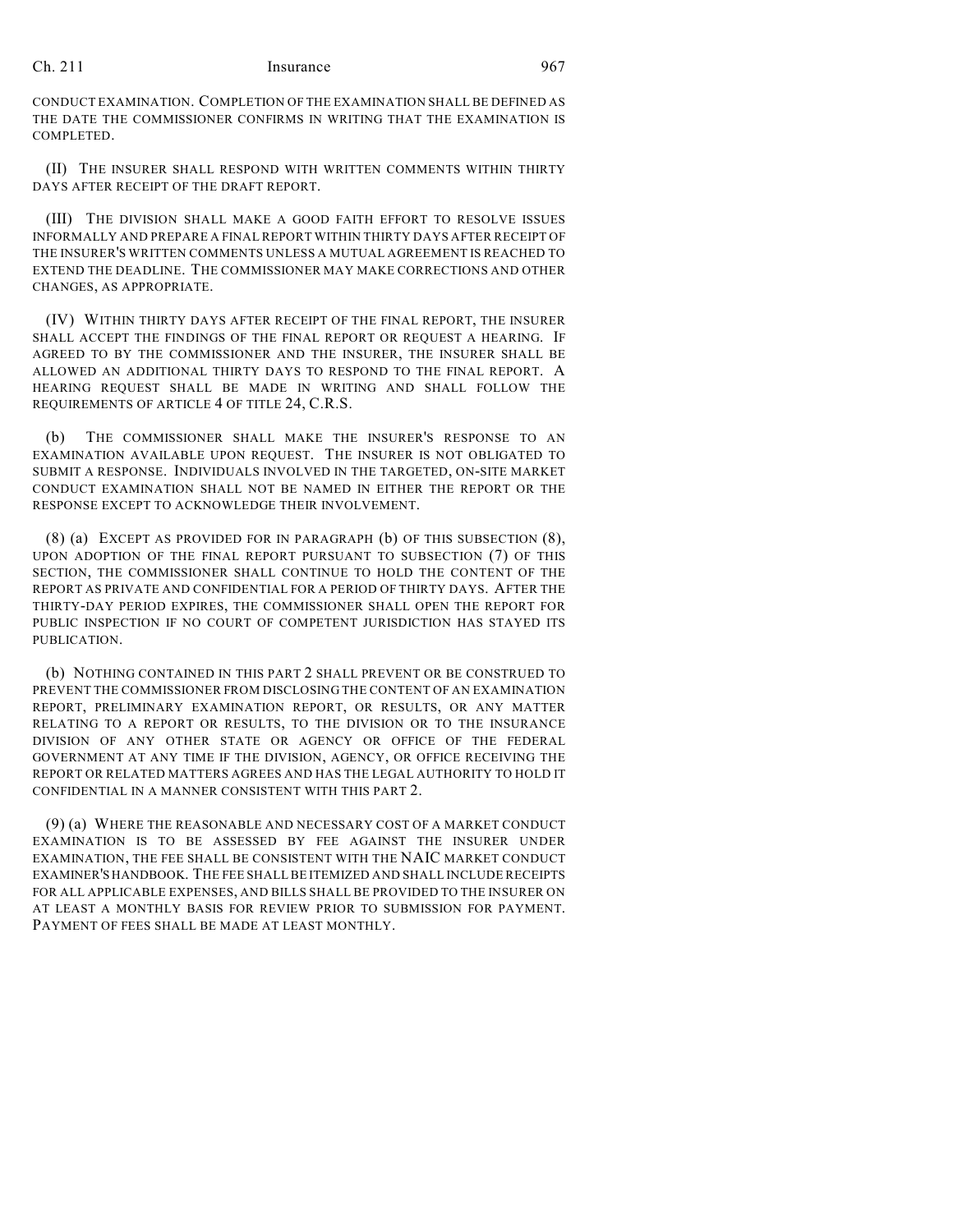(b) THE COMMISSIONER SHALL MAINTAIN ACTIVE MANAGEMENT AND OVERSIGHT OF EXAMINATION COSTS, INCLUDING COSTS ASSOCIATED WITH THE COMMISSIONER'S OWN EXAMINERS AND WITH RETAINING QUALIFIED CONTRACT EXAMINERS NECESSARY TO PERFORM AN ON-SITE EXAMINATION. TO THE EXTENT THE COMMISSIONER RETAINS OUTSIDE ASSISTANCE, THE COMMISSIONER SHALL HAVE WRITTEN PROTOCOLS THAT:

(I) ESTABLISH AND UTILIZE A DISPUTE RESOLUTION OR ARBITRATION MECHANISM TO RESOLVE CONFLICTS WITH INSURERS REGARDING EXAMINATION FEES PURSUANT TO SECTION 10-1-204 (6) (b); AND

(II) REQUIRE DISCLOSURE OF THE TERMS OF THE CONTRACTS WITH THE OUTSIDE CONSULTANTS THAT WILL BE USED, INCLUDING THE FEES AND HOURLY RATES THAT CAN BE CHARGED.

(c) AN INSURER SHALL NOT BE REQUIRED TO REIMBURSE ANY PORTION OF EXAMINER FEES UNDER THIS SUBSECTION (9) INCURRED BY MARKET CONDUCT SURVEILLANCE PERSONNEL OR QUALIFIED CONTRACT EXAMINERS THAT EXCEED THE FEES PRESCRIBED IN THE NAIC MARKET CONDUCT EXAMINER'S HANDBOOK AND ANY SUCCESSOR DOCUMENTS TO THAT HANDBOOK, UNLESS THE COMMISSIONER DEMONSTRATES THAT THE FEES PRESCRIBED IN THE HANDBOOK ARE INADEQUATE UNDER THE CIRCUMSTANCES OF THE EXAMINATION.

(d) AN INSURER MAY REQUEST AN INDEPENDENT AUDIT OF THE EXAMINATION FEES CHARGED BY A CONTRACT EXAMINER AT ANY TIME WITHIN TWELVE MONTHS AFTER THE COMPLETION OF THE MARKET CONDUCT EXAMINATION. THE INSURER SHALL BE RESPONSIBLE FOR THE COST OF THE INDEPENDENT AUDIT. THE CONTRACT EXAMINER SHALL MAINTAIN DOCUMENTATION SUPPORTING HIS OR HER EXPENSES CHARGED TO THE INSURER FOR AT LEAST TWELVE MONTHS AFTER THE COMPLETION OF THE MARKET CONDUCT EXAMINATION.

**10-1-213. Confidentiality requirements.** (1) (a) EXCEPT AS OTHERWISE PROVIDED BY LAW AND TO THE EXTENT PRACTICABLE, MARKET CONDUCT SURVEILLANCE PERSONNEL SHALL HAVE FREE AND FULL ACCESS TO THE FOLLOWING DOCUMENTS OF AND PERSONS ASSOCIATED WITH THE INSURER DURING REGULAR BUSINESS HOURS:

(I) BOOKS;

(II) RECORDS, INCLUDING, BUT NOT LIMITED TO, ANY SELF-AUDIT DOCUMENTS;

- (III) EMPLOYEES;
- (IV) OFFICERS; AND
- (V) DIRECTORS.

(b) UPON REQUEST OF MARKET CONDUCT SURVEILLANCE PERSONNEL, AN INSURER UTILIZING A THIRD-PARTY MODEL OR PRODUCT FOR ANY OF THE ACTIVITIES BEING REVIEWED SHALL MAKE THE DETAILS OF THE MODELS OR PRODUCTS AVAILABLE TO THE PERSONNEL.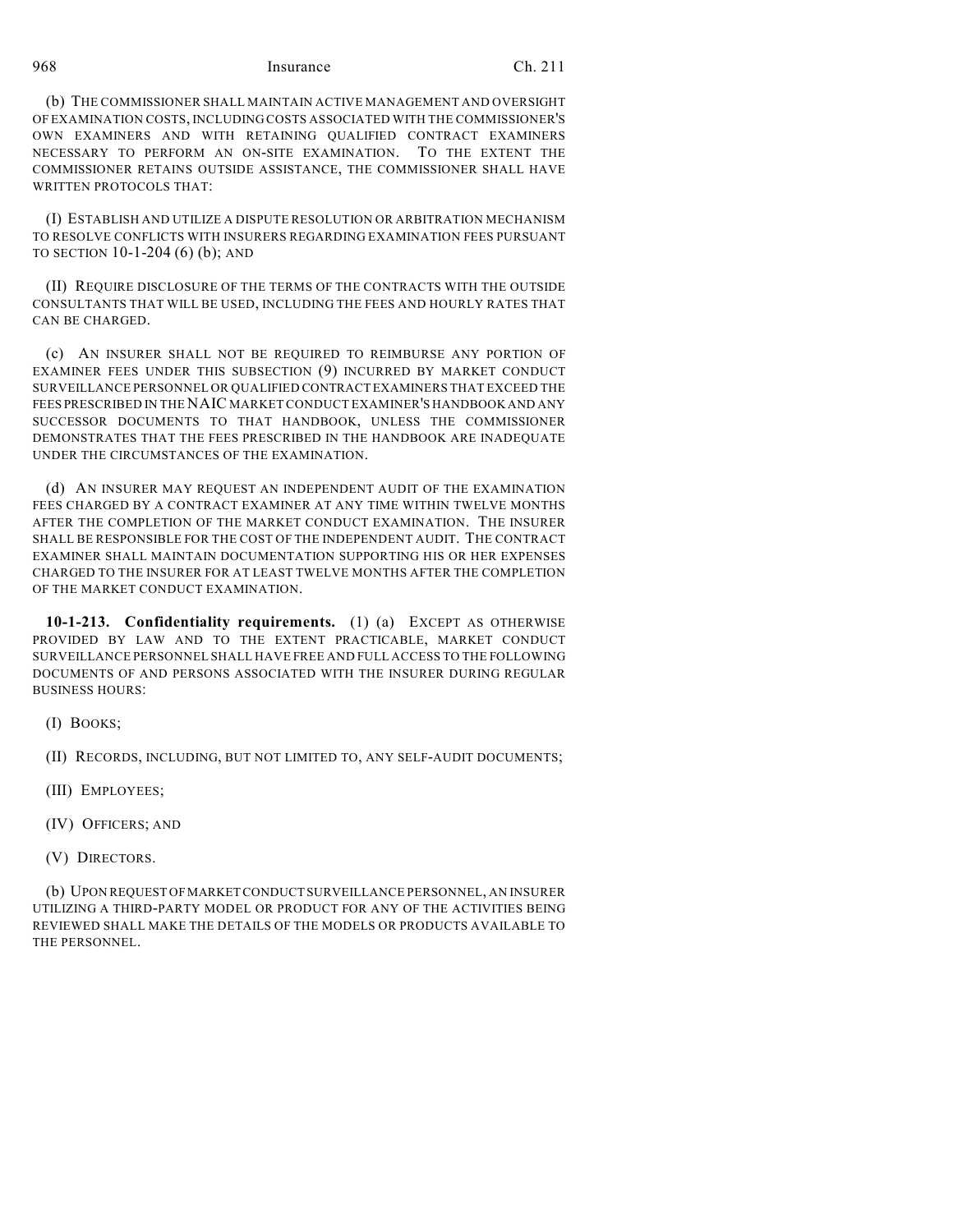(c) ALL DOCUMENTS, INCLUDING, BUT NOT LIMITED TO, WORKING PAPERS, SELF-AUDIT DOCUMENTS, THIRD-PARTY MODELS OR PRODUCTS, COMPLAINT LOGS, AND COPIES OF ANY DOCUMENTS CREATED, PRODUCED, OBTAINED BY, OR DISCLOSED TO THE COMMISSIONER OR ANY OTHER PERSON IN THE COURSE OF A MARKET CONDUCT ACTION TAKEN PURSUANT TO THIS PART 2 OR A MARKET ANALYSIS CONDUCTED BY THE COMMISSIONER OF THE MARKET CONDITIONS OF AN INSURER OR ALL DOCUMENTS OBTAINED BY THE NAIC AS A RESULT OF ANY OF THE PROVISIONS OF THIS PART 2 SHALL BE GIVEN CONFIDENTIAL TREATMENT BY THE COMMISSIONER, THE DIVISION, AND MARKET CONDUCT SURVEILLANCE PERSONNEL, SHALL NOT BE SUBJECT TO SUBPOENA, AND SHALL NOT BE MADE PUBLIC BY THE COMMISSIONER OR ANY OTHER PERSON EXCEPT AS PROVIDED IN SECTION 10-1-212 (8). SELF-AUDIT DOCUMENTS VOLUNTARILY DISCLOSED TO THE COMMISSIONER OR OTHER PERSON BY AN INSURER, OTHER THAN IN THE COURSE OF A MARKET CONDUCT ACTION OR MARKET ANALYSIS, SHALL BE GIVEN CONFIDENTIAL TREATMENT BY THE COMMISSIONER, THE DIVISION, AND MARKET CONDUCT SURVEILLANCE PERSONNEL, SHALL NOT BE SUBJECT TO SUBPOENA, AND SHALL NOT BE MADE PUBLIC BY THE COMMISSIONER OR ANY OTHER PERSON EXCEPT AS PROVIDED IN SECTION 10-1-212 (8).

(2) A WAIVER OF ANY APPLICABLE PRIVILEGE OR CLAIM OF CONFIDENTIALITY IN THE DOCUMENTS, MATERIALS, COMMUNICATIONS, OR INFORMATION SHALL NOT OCCUR AS A RESULT OF DISCLOSURE TO THE COMMISSIONER UNDER THIS SECTION.

(3) MARKET CONDUCT SURVEILLANCE PERSONNEL SHALL BE VESTED WITH THE POWER TO ISSUE SUBPOENAS AND EXAMINE INSURANCE COMPANY PERSONNEL UNDER OATH WHEN THE COMMISSIONER ORDERS SUCH ACTION PURSUANT TO THIS PART 2.

(4) NOTWITHSTANDING SUBSECTION (1) OF THIS SECTION, IN ORDER TO ASSIST IN THE PERFORMANCE OF THE COMMISSIONER'S DUTIES, THE COMMISSIONER MAY:

(a) SHARE DOCUMENTS, MATERIALS, COMMUNICATIONS, OR OTHER INFORMATION, INCLUDING THE CONFIDENTIAL AND PRIVILEGED DOCUMENTS, MATERIALS, OR INFORMATION SUBJECT TO SUBSECTION (1) OF THIS SECTION, WITH OTHER STATE, FEDERAL, AND INTERNATIONAL REGULATORY AGENCIES AND LAW ENFORCEMENT AUTHORITIES AND THE NAIC, ITS AFFILIATES, AND SUBSIDIARIES, IF THE RECIPIENT AGREES TO AND HAS THE LEGAL AUTHORITY TO MAINTAIN THE CONFIDENTIALITY AND PRIVILEGED STATUS OF THE DOCUMENT, MATERIAL, COMMUNICATION, OR OTHER INFORMATION;

(b) RECEIVE DOCUMENTS, MATERIALS, COMMUNICATIONS, OR INFORMATION, INCLUDING OTHERWISE CONFIDENTIAL AND PRIVILEGED DOCUMENTS, MATERIALS, OR INFORMATION, FROM THE NAIC AND ITS AFFILIATES OR SUBSIDIARIES, AND FROM REGULATORY AND LAW ENFORCEMENT OFFICIALS OF OTHER FOREIGN OR DOMESTIC JURISDICTIONS, AND SHALL MAINTAIN AS CONFIDENTIAL OR PRIVILEGED ANY DOCUMENT, MATERIAL, COMMUNICATION, OR INFORMATION RECEIVED WITH NOTICE OR THE UNDERSTANDING THAT IT IS CONFIDENTIAL OR PRIVILEGED UNDER THE LAWS OF THE JURISDICTION THAT IS THE SOURCE OF THE DOCUMENT, MATERIAL, COMMUNICATION, OR INFORMATION; AND

(c) ENTER INTO AGREEMENTS GOVERNING THE SHARING AND USE OF INFORMATION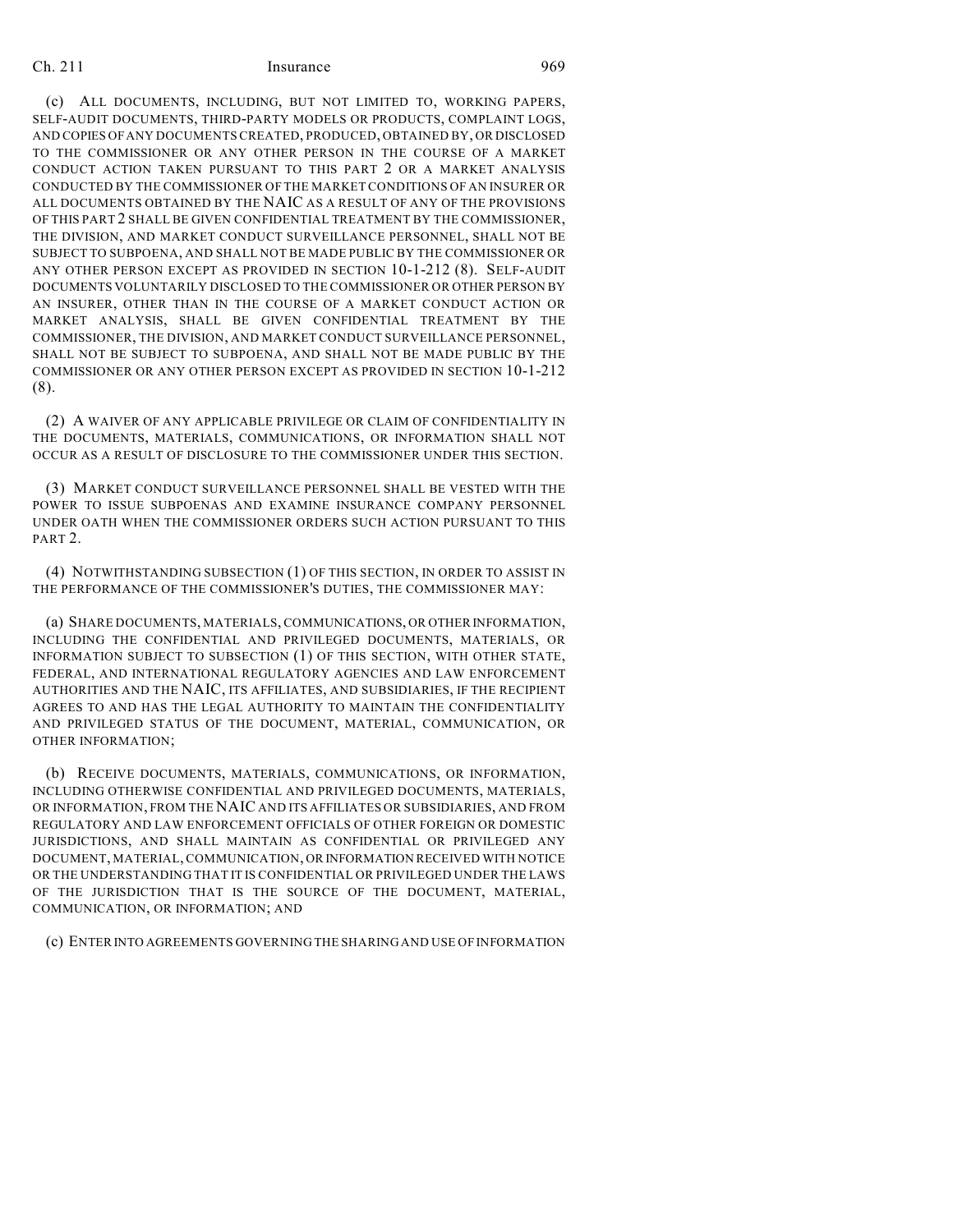CONSISTENT WITH THIS SECTION.

**10-1-214. Market conduct surveillance personnel.** (1) MARKET CONDUCT SURVEILLANCE PERSONNEL SHALL BE QUALIFIED BY EDUCATION, EXPERIENCE, AND, WHERE APPLICABLE, PROFESSIONAL DESIGNATIONS. THE COMMISSIONER MAY SUPPLEMENT THE IN-HOUSE MARKET CONDUCT SURVEILLANCE STAFF WITH QUALIFIED OUTSIDE PROFESSIONAL ASSISTANCE IF THE COMMISSIONER DETERMINES THAT OUTSIDE ASSISTANCE IS NECESSARY.

(2) MARKET CONDUCT SURVEILLANCE PERSONNEL HAVE A DIRECT OR INDIRECT CONFLICT OF INTEREST IF THEY ARE AFFILIATED WITH THE MANAGEMENT OF, HAVE BEEN EMPLOYED BY, OR OWN A PECUNIARY INTEREST IN THE INSURER SUBJECT TO AN EXAMINATION UNDER THIS PART 2 WITHIN THE MOST RECENT FIVE YEARS PRIOR TO THE USE OF THE PERSONNEL. THIS SECTION SHALL NOT BE CONSTRUED TO AUTOMATICALLY PRECLUDE AN INDIVIDUAL FROM BEING:

(a) A POLICYHOLDER OR CLAIMANT UNDER AN INSURANCE POLICY;

(b) A GRANTEE OF A MORTGAGE OR SIMILAR INSTRUMENT ON THE INDIVIDUAL'S RESIDENCE FROM A REGULATED ENTITY IF DONE UNDER CUSTOMARY TERMS AND IN THE ORDINARY COURSE OF BUSINESS;

(c) AN INVESTMENT OWNER IN SHARES OF REGULATED DIVERSIFIED INVESTMENT COMPANIES; OR

(d) A SETTLOR OR BENEFICIARY OF A BLIND TRUST INTO WHICH ANY OTHERWISE PERMISSIBLE HOLDINGS HAVE BEEN PLACED.

**10-1-215. Fines and penalties.** (1) FINES AND PENALTIES LEVIED AS A RESULT OF A MARKET CONDUCT ACTION OR OTHER ACTION ENFORCING THIS PART 2 SHALL BE CONSISTENT, REASONABLE, AND JUSTIFIED.

(2) THE COMMISSIONER:

(a) SHALL TAKE INTO CONSIDERATION ACTIONS TAKEN BY INSURERS TO MAINTAIN MEMBERSHIP IN, AND COMPLY WITH THE STANDARDS OF, BEST-PRACTICE ORGANIZATIONS THAT PROMOTE HIGH ETHICAL STANDARDS OF CONDUCT IN THE MARKETPLACE AND THE EXTENT TO WHICH INSURERS MAINTAIN REGULATORY COMPLIANCE PROGRAMS TO SELF-ASSESS, SELF-REPORT, AND REMEDIATE PROBLEMS DETECTED; AND

(b) MAY INCLUDE THE CONSIDERATIONS SPECIFIED IN PARAGRAPH (a) OF THIS SUBSECTION (2) IN DETERMINING THE APPROPRIATE FINES LEVIED IN ACCORDANCE WITH SUBSECTION (1) OF THIS SECTION.

**10-1-216. Participation in national market conduct databases.** (1) THE COMMISSIONER SHALL COLLECT AND REPORT MARKET DATA TO THE NAIC'S MARKET INFORMATION SYSTEMS, INCLUDING THE COMPLAINT DATABASE SYSTEM, THE EXAMINATION TRACKING SYSTEM, AND THE REGULATORY INFORMATION RETRIEVAL SYSTEM, OR OTHER SUCCESSOR NAIC PRODUCTS AS DETERMINED BY THE COMMISSIONER.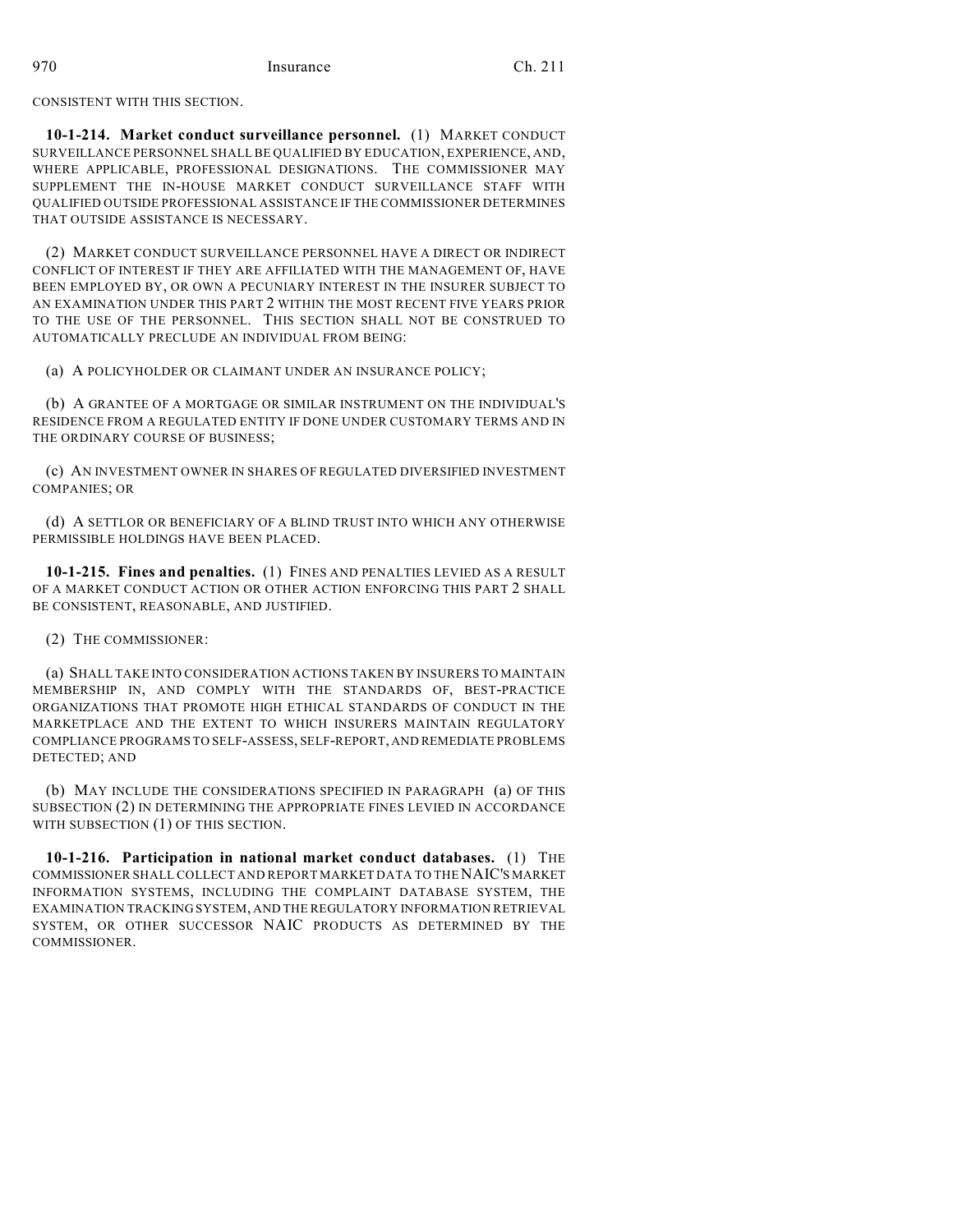(2) COMPLAINTS REPORTED TO THE NAIC COMPLAINT DATABASE SYSTEM, OR ITS SUCCESSOR PRODUCT, SHALL BE REPORTED IN ACCORDANCE WITH NAIC GUIDELINES. HOWEVER, BEFORE PUBLICATION OF INSURER-SPECIFIC COMPLAINT INFORMATION BY THE DIVISION, INSURANCE INDUSTRY PERSONNEL SHALL BE GIVEN THE OPPORTUNITY TO REVIEW COLORADO-SPECIFIC COMPLAINTS ASSIGNED TO THEIR COMPANY IN THE DIVISION'S COMPLAINTS DATABASE AND REQUEST THAT CORRECTIONS BE MADE TO THE DATA. THE DIVISION SHALL REVIEW INSURER OBJECTIONS TO ASSIGNED COMPLAINTS BEFORE PUBLISHING INSURER-SPECIFIC COMPLAINTS INFORMATION AND SHALL MAKE CORRECTIONS TO THE DIVISIONS' COMPLAINTS DATABASE WHEN APPROPRIATE. IF THE DIVISION MAKES CORRECTIONS TO ITS COMPLAINTS DATABASE BASED ON ERRORS IDENTIFIED BY AN INSURER, THE CORRECTED DATA SHALL BE SENT TO THE NAIC COMPLAINT DATABASE SYSTEM, OR ITS SUCCESSOR PRODUCT. THE DIVISION SHALL ENSURE THAT INSURERS HAVE UNTIL AT LEAST JANUARY 31 TO REVIEW COMPLAINTS DATA FOR THE IMMEDIATELY PRECEDING CALENDAR YEAR. IN ORDER FOR AN INSURER'S OBJECTIONS TO ITS COMPLAINTS DATA INFORMATION TO BE CONSIDERED, THE INSURER SHALL REVIEW AND REQUEST ANY CORRECTIONS TO THE PRIOR CALENDAR YEAR'S COMPLAINTS DATA NO LATER THAN JANUARY 31.

(3) INFORMATION COLLECTED AND MAINTAINED BY THE DIVISION SHALL BE COMPILED IN A MANNER THAT MEETS THE REQUIREMENTS OF THE NAIC.

**10-1-217. Coordination with other states through the NAIC.** THE COMMISSIONER SHALL SHARE INFORMATION AND COORDINATE THE DIVISION'S MARKET ANALYSIS AND EXAMINATION EFFORTS WITH OTHER STATES THROUGH THE NAIC.

**10-1-218. Additional duties of the commissioner.** (1) AT LEAST ONCE A YEAR AND MORE FREQUENTLY IF DEEMED NECESSARY, THE COMMISSIONER SHALL MAKE AVAILABLE TO INSURERS AND OTHER ENTITIES SUBJECT TO THIS TITLE INFORMATION ON NEW LAWS AND RULES, ENFORCEMENT ACTIONS, AND OTHER INFORMATION THE COMMISSIONER DEEMS PERTINENT TO ENSURE COMPLIANCE WITH MARKET CONDUCT REQUIREMENTS. THE COMMISSIONER SHALL DETERMINE AN APPROPRIATE MANNER IN WHICH TO PROVIDE THE INFORMATION TO INSURERS. THE FAILURE OF THE COMMISSIONER TO PROVIDE ANY SUCH INFORMATION SHALL NOT BE A DEFENSE FOR ANY INSURER THAT FAILS TO COMPLY WITH AN INSURANCE LAW OR RULE OF THIS STATE.

(2) (a) THE COMMISSIONER SHALL DESIGNATE A SPECIFIC PERSON OR PERSONS WITHIN THE DIVISION WHOSE RESPONSIBILITIES SHALL INCLUDE THE RECEIPT OF INFORMATION FROM EMPLOYEES OF INSURERS AND LICENSED ENTITIES CONCERNING VIOLATIONS OF LAWS OR RULES BY INSURERS. THE DESIGNATED PERSON OR PERSONS SHALL BE PROVIDED WITH PROPER TRAINING ON THE HANDLING OF THE INFORMATION, INCLUDING PROCEDURES TO MAINTAIN THE CONFIDENTIALITY OF THE COMMUNICATION FOR PURPOSES OF THIS SECTION.

(b) THE INFORMATION RECEIVED PURSUANT TO THIS SUBSECTION (2) IS A CONFIDENTIAL COMMUNICATION AND IS NOT PUBLIC INFORMATION.

**SECTION 5.** 10-1-207, Colorado Revised Statutes, is amended BY THE ADDITION OF THE FOLLOWING NEW SUBSECTIONS to read: